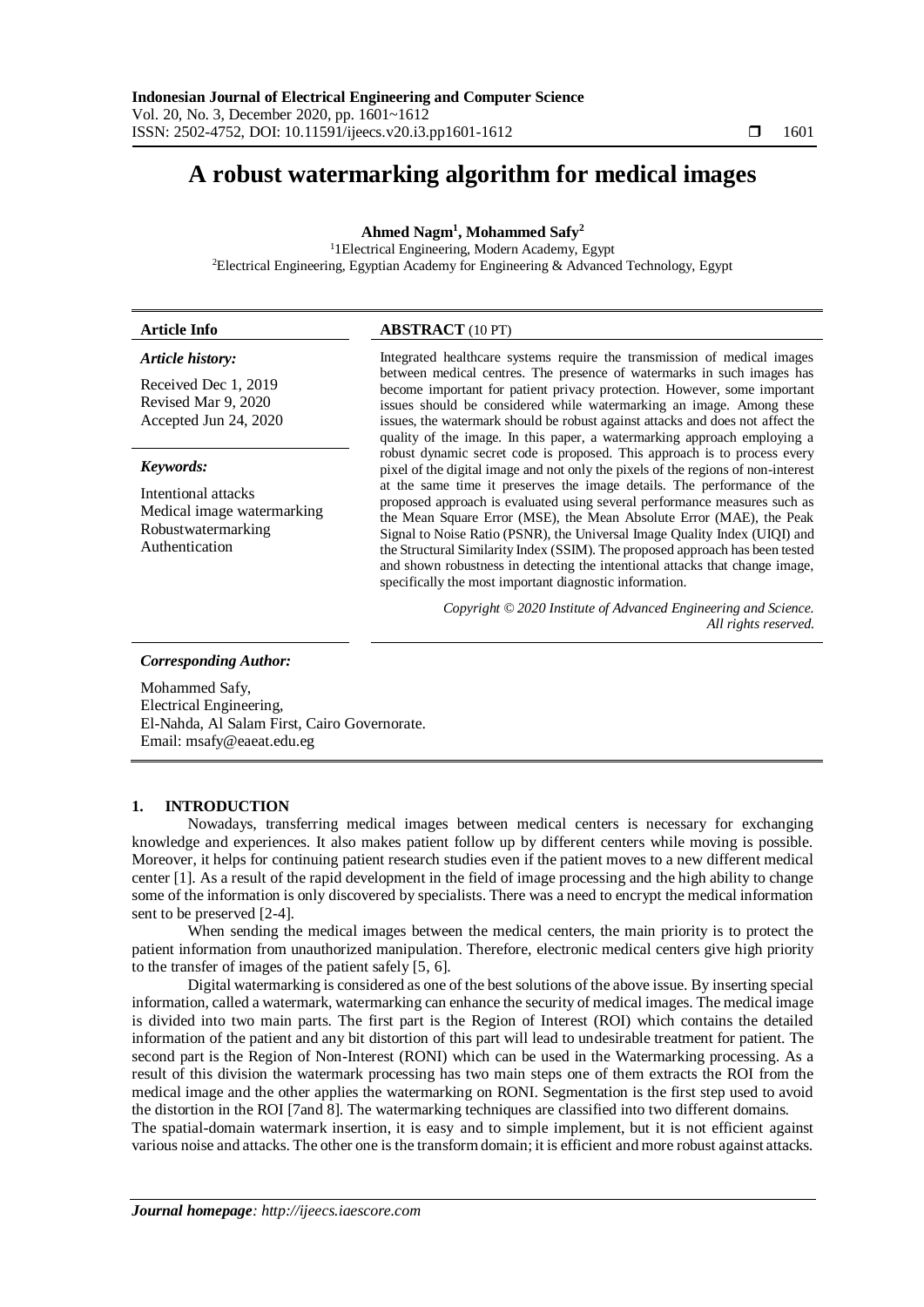In Jing Liu.2019 [9], based on the DTCWT-DCT and a henon Map a new, robust, multi-watermarking algorithm for medical images is proposed, which combines the transform domains perception of the low frequency coefficient invariance, the zero-watermarking concept and the encryption technology.it reduces the complexity of the algorithm and increases the watermark's capacity to embed medical images by using a robust multi-watermark.

In Emad Nabil et al. 2016 [10], enhanced the variation of the Flower Pollination Algorithm (FPA). It combines the Clonal Selection Algorithm (CSA) and the standard FPA and tried the new calculation by applying it to 23 improvement benchmark issues.

In T. Avudaiappan [11], the dual encryption procedure such as signcryption algorithms and blowfish are used to implement the security model for medical images. In the encryption process, using OFP based signcryption technique the Public key and the private key are optimized.

In Aleš Ro\_ek [12], proposed a method that combines three fundamental approaches RONI, Zero Reversible watermarking. By water marking It succeed to secure the medical image without any changes in the patient medical information.

In Abhilasha Sharma.2015 [13], based on DWT and DCT to embed multiple watermarks into the cover image a water marking algorithm is proposed. To secure the medical information, the method used multiple watermarking in the form of image and text. The medical image is taken as cover image, the less robust logo image is embedded to the ROI region and the more robust and confidential EPR data is embedded into NROI region and of the cover image. In addition, the RSA method is used to encrypt the EPR data before embedding it into the cover.

To deal with this issue, an algorithm is proposed to product a secret code is called Originality Identifier Code (OIC) has a dynamic property and embed in the digital images with manner that is not noticeable and at the same time distributed on every pixel of the digital image. The proposed algorithm is divided into two phases: Creation phase which the digital object is prepared to be original protected and then study the Image Quality based on assessment metrics.

#### **2. PROPOSED METHODOLOGY**

In this method, an image is decomposed into three components using Color Filter array (CFA). One of these components is elected for further processing. This elected component is encrypted using a dynamic keys approach. These dynamic keys combine the patient ID, the name and the arrival date. After the encryption is carried out, the new component is called a modified comment. Next a substitution processing is performed in the frequency domain between one of the other CFA outputs and the modified component to get the final encrypted component. In the last stage, the demos icing algorithm is performed on the final encrypted component and the other two CFA outputs. This has been done in order to get an image that includes our proposed Originality Identifier Code (OIC). For illustration, the whole structure of the proposed algorithm is shown in Figure 1.

For medical images there are three main categories of watermarking algorithms, based on RONI [14- 19], based on classical conventional digital watermarking [20-24] and based on reversible watermarking [25- 28]. For the algorithm based on the first and second categories, the watermarking strategies degrade the image quality themselves. For the third category, although the ability of these algorithms to retrieve the images without distortion but they are not efficient.

There are two main categories of attacks, the Conventional Attacks that include the Gaussian Noise Attacks, the JPEG Attacks [29-30 and 31] and the Median Filter Attacks. And the Geometrical Attacks that include the rotation, the scaling, the translation and the Cropping Attacks. The main target of the traditional algorithms is how to restore the original image. But the proposed algorithm checks whether the patient's information has been deliberately changed or not. Figure 2 demonstrates the proposed algorithm that detects the attacks

Starting with the input color image I has a n ∗ m dimension as a RGB image with JPEG format. Where, it represented as a:

$$
I = (Irc) = \begin{bmatrix} I_{11} & \cdots & I_{1}m \\ \vdots & \ddots & \vdots \\ In_1 & \cdots & Inm \end{bmatrix}
$$
 (1)

The represented matrix of input RGB image at (1) is composed from three matrixes have the same number of rows and columns of the input images. The first matrix is the Red component, the second matrix is the Green component and the third matrix is the Blue component as shown in (2).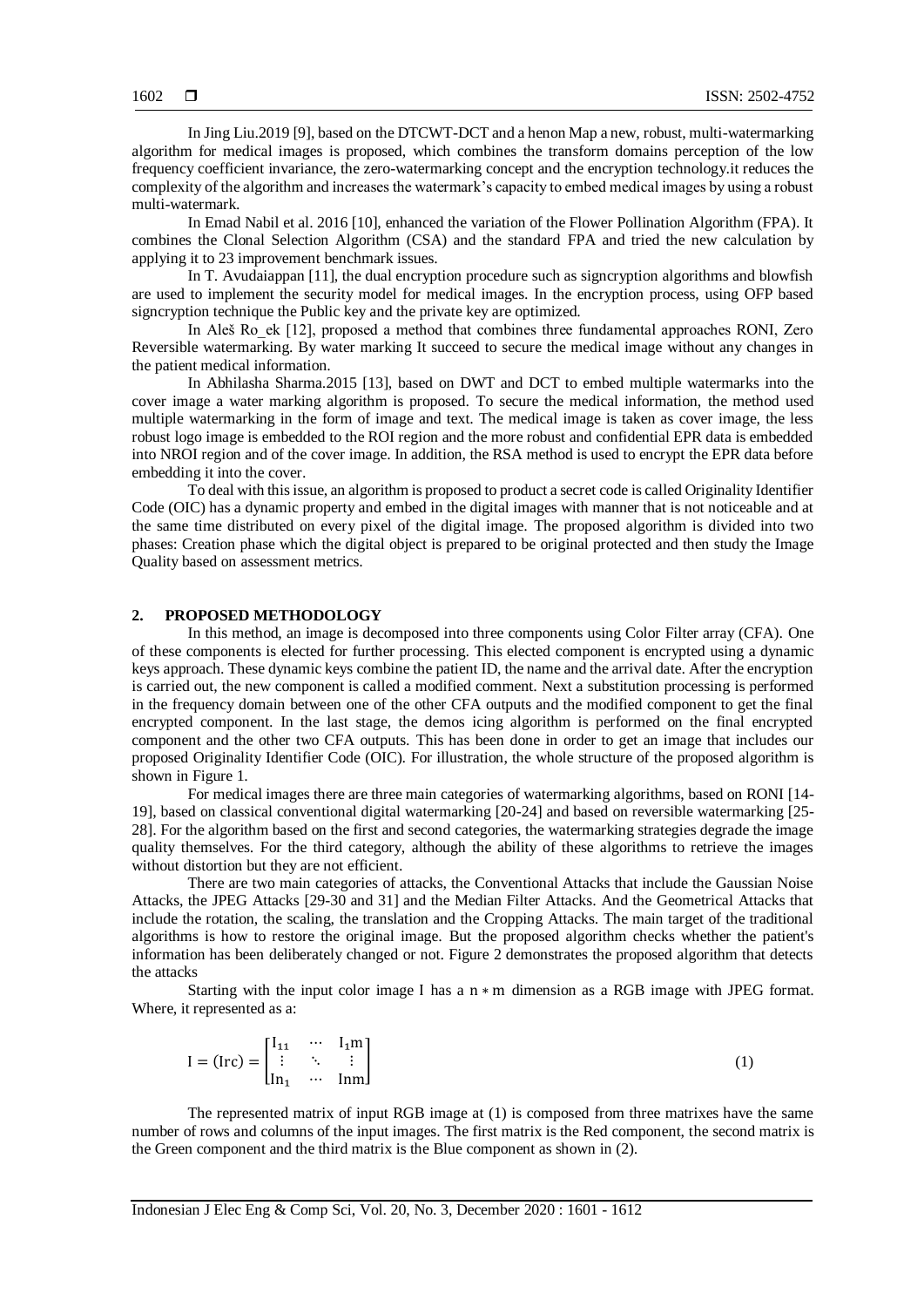$$
R = (Rrc) = \begin{bmatrix} R_{11} & \cdots & R_{1}m \\ \vdots & \ddots & \vdots \\ Rn_{1} & \cdots & Rnm \end{bmatrix}
$$
  
\n
$$
G = (Grc) = \begin{bmatrix} G_{11} & \cdots & G_{1}m \\ \vdots & \ddots & \vdots \\ Gn_{1} & \cdots & Gnm \end{bmatrix}
$$
  
\n
$$
B = (Brc) = \begin{bmatrix} B_{11} & \cdots & B_{1}m \\ \vdots & \ddots & \vdots \\ Bn_{1} & \cdots & Bnm \end{bmatrix}
$$
 (2)

Then for every pixel, there are athree numeric values in terms of Red, Green and Blue component as shown in (3).

$$
(\text{Irc}) = \{ (\text{Rrc}), (\text{Grc}), (\text{Brc}) \} \tag{3}
$$



Figure 1. Proposed approaches of embedding digital watermarking into medical images.

The (4) shows the separation of the input image I to the three components.

$$
R = I - (G + B)G = I - (R + B)B = I - (R + G)
$$
 (4)

Resize the separated Red, Green and Blue components to be suitable to the encryption algorithm.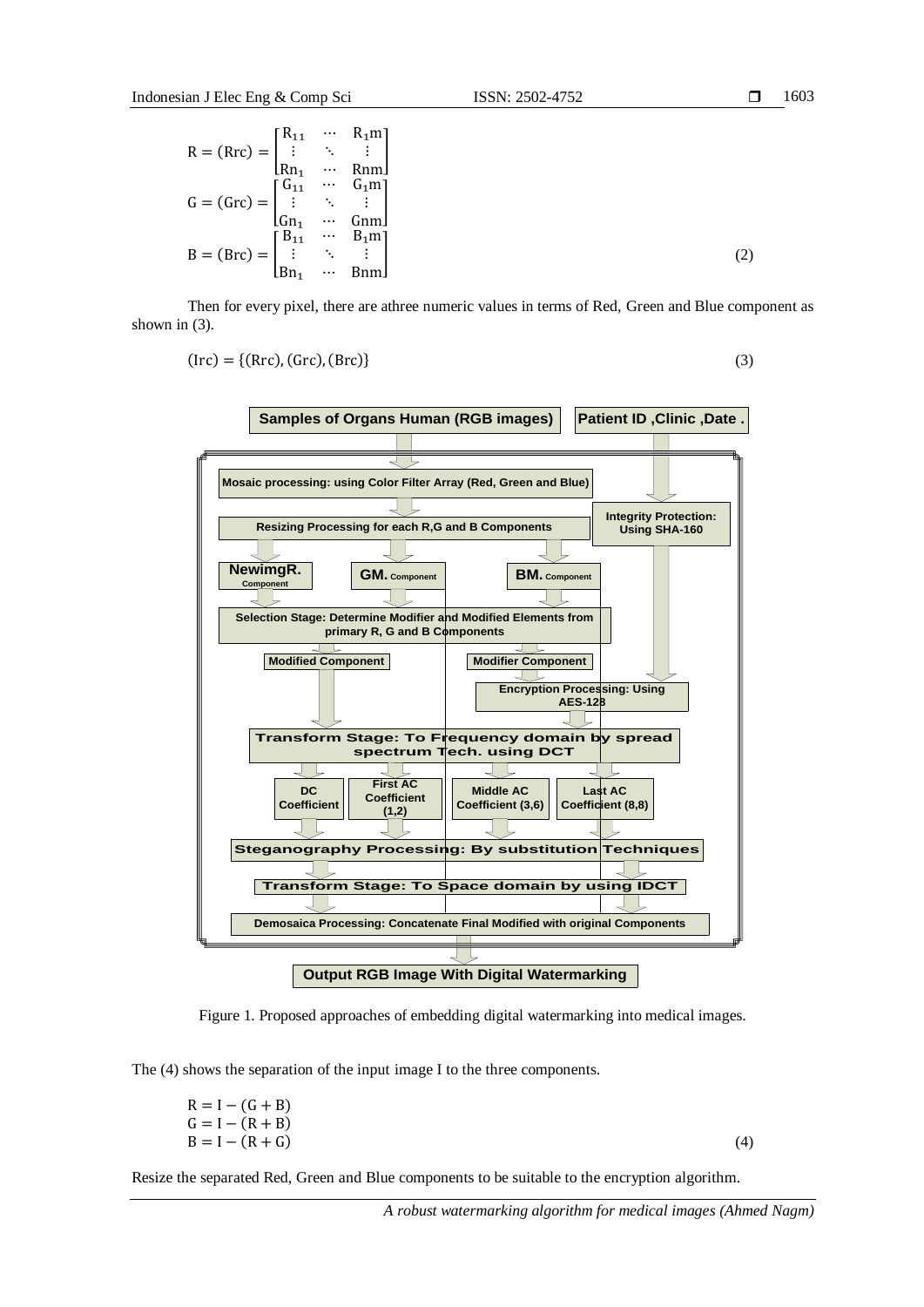$RM(r) = R(r + (8 - (r \text{ MOD } 8)))$ , if remender of numeric value for input rows  $\neq 0$  $else, RM(r) = R(r)$  (5)

$$
RM(c) = R(c + (8 - (c \text{ MOD } 8)))
$$
, if remember of numeric value for input column  $\neq 0$   
else, RM(c) = R(c) (6)

The numerical intensity of the component depends on the used bits according to:

$$
(\text{Rrc}) = 2^{\text{L}} - 1 \tag{7}
$$

Where L: is the length of used bits, if  $L = 8$  then the bits will be from 0 to 7. That mean the representation of pixels have intensities level from 0 (black) to 255 (white). And it is formatted as a depicted in (8).

$$
(\text{Rrc})_{10} = (\text{Rrc})_2 = [b_7, b_6, b_5, b_4, b_3, b_2, b_1, b_0]
$$
\n(8)

Where b: is the bit value (0 or 1).

The transformation function as a Discrete Cosine Transform is used, so (9) for each 8\*8 block as following:

$$
RM^{t}(u, v) = \left(\frac{2}{m*n}\right) \sum_{r=0}^{m-1} \sum_{c=0}^{n-1} R(r, c) \left(\cos\left(\frac{(2r+1)\pi u}{2m}\right) * \cos\left(\frac{(2c+1)\pi v}{2n}\right)\right)
$$
(9)

Where

| -11          | is raw number in the transformed data     |
|--------------|-------------------------------------------|
| V            | is column number in the transformed data  |
| $\mathbf{r}$ | is raw number in the original data        |
| c            | is column number in the original data     |
| m            | is number of rows in the original data    |
| n            | is number of columns in the original data |
| $RM^t$       | is value of pixel in the transformed data |
| <b>RM</b>    | is value of pixel in the original data.   |
|              |                                           |

$$
RM^{t} = (Ruv) = \begin{bmatrix} RM^{11} & \cdots & RM^{1}m \\ \vdots & \ddots & \vdots \\ RM^{n1} & \cdots & RM^{nm} \end{bmatrix}
$$
 (10)

To get the initial Key for the Symmetric Encryption Algorithm one of the crypto- graphic hash function on ID of capture device (Camera ID, as an example Serial number of capture device) as a SHA-1 is used to.

Performing the secure hash function on Capture ID by SHA-160, the output block size has 160 bit (Message Digest Length  $= 160$ ). With initial input Key was "acef" and initial hash value were:

H [0] ='67452301',  $H [1] = EFCDAB89'$ , H [2] ='98BADCFE', H [3] ='10325476',  $H [4] = C3D2E1F0',$ 

Accordingly to (11), then the output will be:

K1 = SHA − 1 (Camera ID) = 86E152C142DB1256FC1EF004ADEB7B935741D94D (11)

The first sixteen digits from the output is extracted to be the Initial key for encryption processing by AES-128 as shown in (12).

The Key K  $=$  '86E152C142DB1256' and CB are representing a ciphered blue component of original color image with forty-four internal key and 80 round according to (12).

$$
CBrc = AES - 128([K], (BMrc)) = \begin{bmatrix} CB^{11} & \cdots & CB^{1}m \\ \vdots & \ddots & \vdots \\ CBn^{1} & \cdots & CBnm \end{bmatrix}
$$
 (12)

Indonesian J Elec Eng & Comp Sci, Vol. 20, No. 3, December 2020 : 1601 - 1612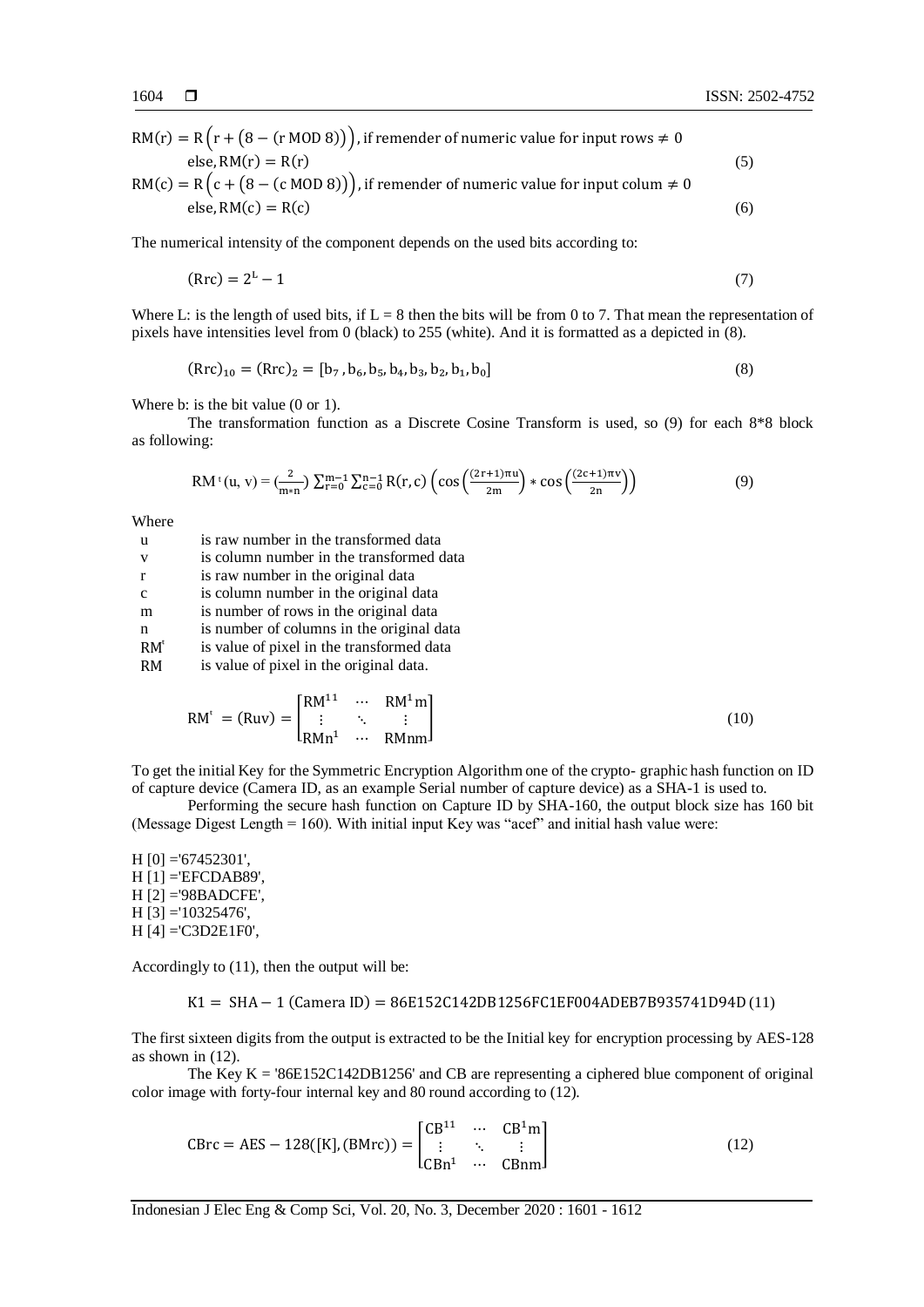The steganography processing is started to get final modified component NRM in equation (13).

$$
NRM = (NRMrc \Leftrightarrow CBrc) = \begin{bmatrix} NRM_{11} & \cdots & NRM_{1}m \\ \vdots & \ddots & \vdots \\ NRM_{11} & \cdots & NRM_{1m} \end{bmatrix} \Leftrightarrow \begin{bmatrix} CB_{11} & \cdots & CB_{1}m \\ \vdots & \ddots & \vdots \\ CB_{11} & \cdots & CB_{1m} \end{bmatrix}
$$
 (13)

The Discrete Cosine Transform substitution processing is performed on frequency domain between the element matrix of the ciphered blue and the red component and then the inverse transformation method is used to get the final modified component in the space domain.

The element number (1, 1) at every 8\*8 block from the transformed red component is replaced by the same element of transformed ciphered blue component to get the final modified component at frequency domain then perform the inverse transform to get it at space domain.

At the end the modified red component is appeared according to (14).

$$
NRM = (Ruv) = \begin{bmatrix} CB_{11} & \cdots & RM_{18} \\ \vdots & \ddots & \vdots \\ RM_{81} & \cdots & RM_{88} \end{bmatrix}
$$
 (14)

First AC coefficient, the element number (1, 2) at every 8\*8 block from the transformed red component is replaced by the same element of transformed ciphered of the blue component to get the final modified component at frequency domain then perform the inverse transform to get it at the space domain, where the element  $(1, 2)$  of  $CB^t$  and other 64 coefficients for RM<sup>t</sup>.

Middle AC coefficient, the element number  $(3, 6)$  at every  $8*8$  block from the transformed red component is replaced by the same element of the transformed ciphered of the blue component to get the final modified component at frequency domain then perform the inverse transform to get it at the space domain, where the element  $(3, 6)$  of CB<sup>t</sup> and other 64 coefficients for RM<sup>t</sup>.

Last AC coefficient, the element number  $(8, 8)$  at every  $8*8$  block from the transformed red component is replaced by the same element of the transformed ciphered of the blue component to get the final modified component at frequency domain then perform the inverse transform to get it at the space domain, where the element  $(8, 8)$  of  $CB<sup>t</sup>$  and other 64 coefficients for RM<sup>t</sup>.

At the end the modified red component will be according to the (15).

$$
NRM = (RMuv) = \begin{bmatrix} RM_{11} & \cdots & RM_{18} \\ \vdots & \ddots & \vdots \\ RM_{81} & \cdots & CB_{88} \end{bmatrix}
$$
 (15)

The final modified component is concatenated with the two other original components "Modified Red, Green and Blue" accordingly to (16), where NI is protected originality image.

$$
(Nirc) = \{ (NRMrc), (GMrc), (BMrc) \}
$$
 (16)

There are two main classes to assist the image distortion one of them the mathematically class which includes MSE. MAE and PSNR and the other class is the human visual system.

The Mean Absolute Error and the Mean Square Error (MSE) are used to calculate the difference between the original image and the sent one.

$$
MSE = \frac{1}{M*N} * \sum_{j=1}^{n} [x(i,j) - v(i,j)]^2
$$
 (17)

$$
MAE = \frac{1}{N} \sum_{i=1}^{N} |x_i - v_i|
$$
\n(18)

The peak signal to noise ratio is used and it is used to measure the similarity between the input image and the image after watermarking.

$$
PSNR = 10 \log_{10} \left( \frac{S^2}{MSE} \right) \tag{19}
$$

Beside these metrics there are some important metrics like the Universal Image Quality Index (UIQI) which three factors loss of correlation, luminance distortion, and contrast distortion Also The most important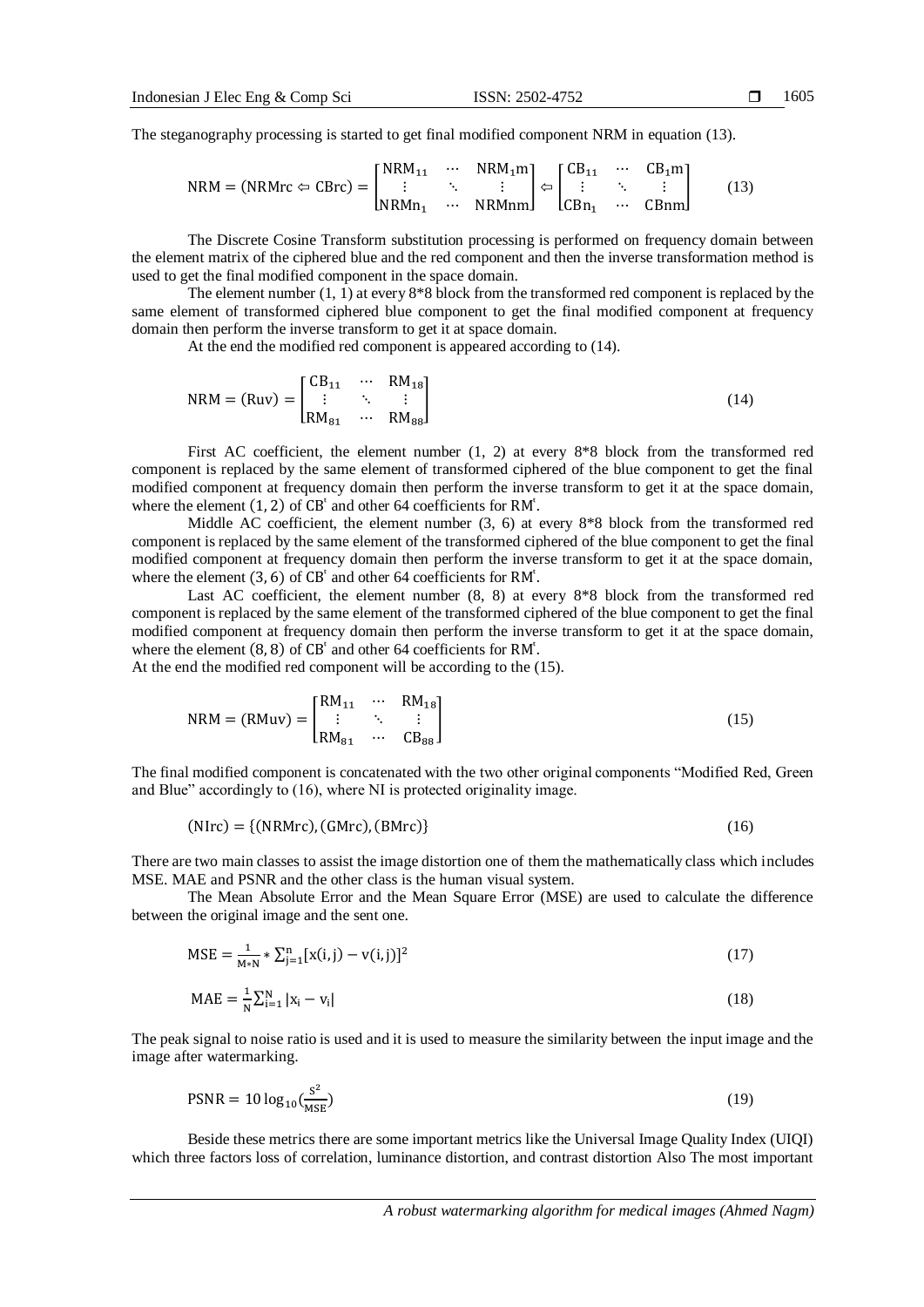metric is the Structural Similarity Index (SSIM) because it is not only measure the similarity between original image and the output image as a number but also it measures the similarity in the structure.

$$
Q = \left(\frac{\sigma_{xy}}{\sigma_x \sigma_y}\right) * \left(\frac{2 * x * v^2}{x^2 + v^2}\right) * \left(\frac{2 * \sigma_x * \sigma_y}{\sigma_x^2 + \sigma_y^2}\right)
$$
\n(20)

$$
SSIM(X, V) = (2 * \overline{x} * \overline{v} + c1) * \frac{(2 * \sigma_{xy} + c2)}{(\overline{x}^2 + \overline{v}^2 + c1) * (\sigma_x^2 + \sigma_y^2 + c2)}
$$
(21)



Figure 2. Proposed approch for forgery detection of medical images

### **3. RESULT AND ANALYSIS**

In the experiment, MATLAB 2015 Version 8.5.0.197613, core i3 processor 2.3 Ghz and 4GB RAM is used as the test platform. In figure [2, 3, 4,5, 6 and 7] randomly selected medical images are used as an original image. PSNR, MAE, MSE, SSIM and UIQI are used to measure the performance of the proposed algorithm.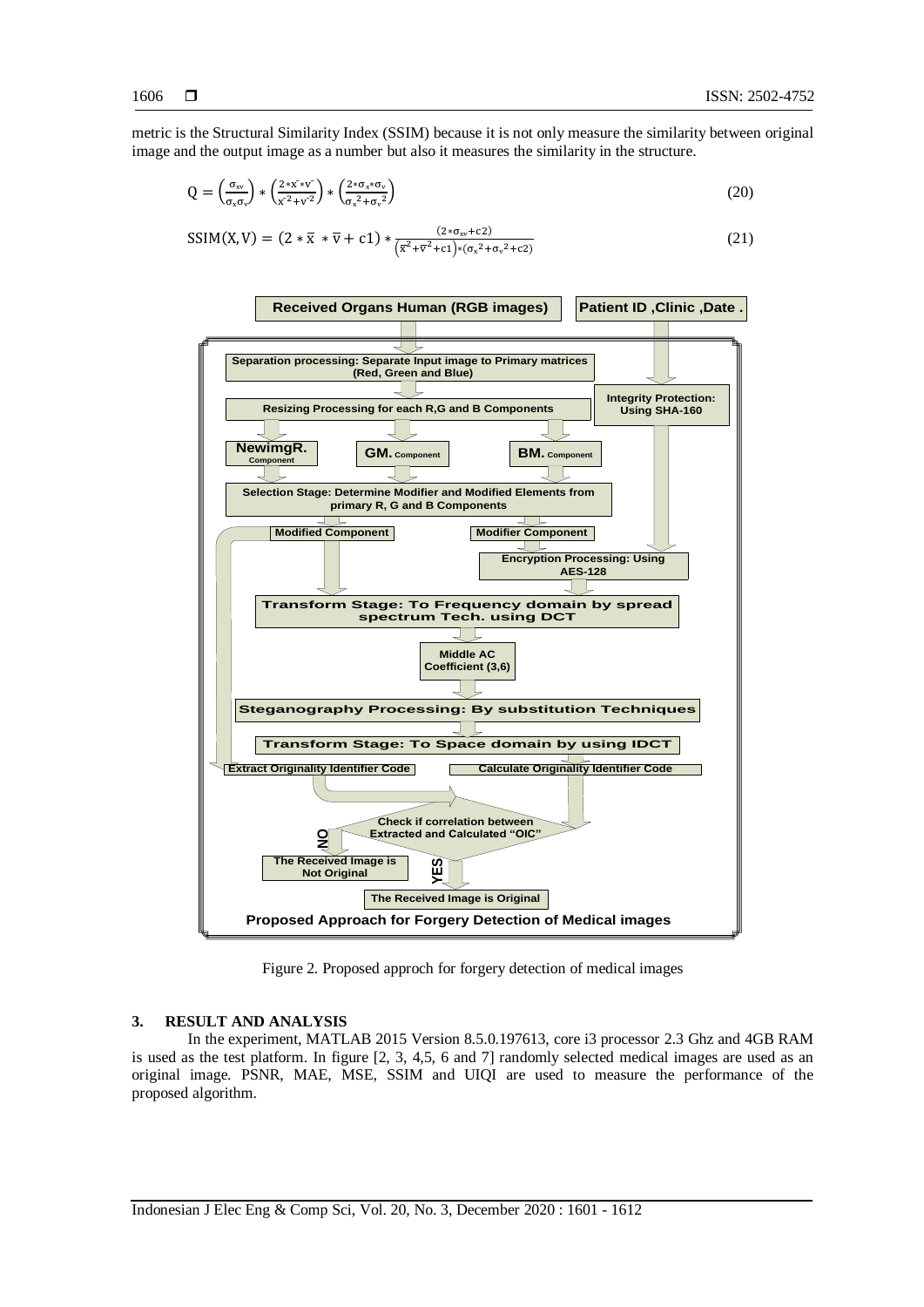#### Indonesian J Elec Eng & Comp Sci ISSN: 2502-4752



AA image without digital watermarks

AA image with digital watermarks by DC

watermarks by LAC



AA image with digital watermarks by FAC

Figure 2. Digital watermarking using different strategy for the AA image



AB image without digital watermarks



AB image without digital watermarks by DC



AB image without digital watermarks by LAC



AB image without digital watermarks by FAC



AB image without digital watermarks by MAC

Figure 3. Digital watermarking using different strategy for the AB image



AC image without digital watermarks



AC image without digital watermarks by DC



AC image without digital watermarks by LAC



AC image without digital watermarks by FAC



AC image without digital watermarks by MAC

Figure 4. Digital watermarking using different strategy for the AC image



Flu image without digital watermarks



Flu image without digital watermarks by DC



Flu image without digital watermarks by LAC





Flu image without digital watermarks by MAC

Figure 5. Digital watermarking using different strategy for the Flu image

1607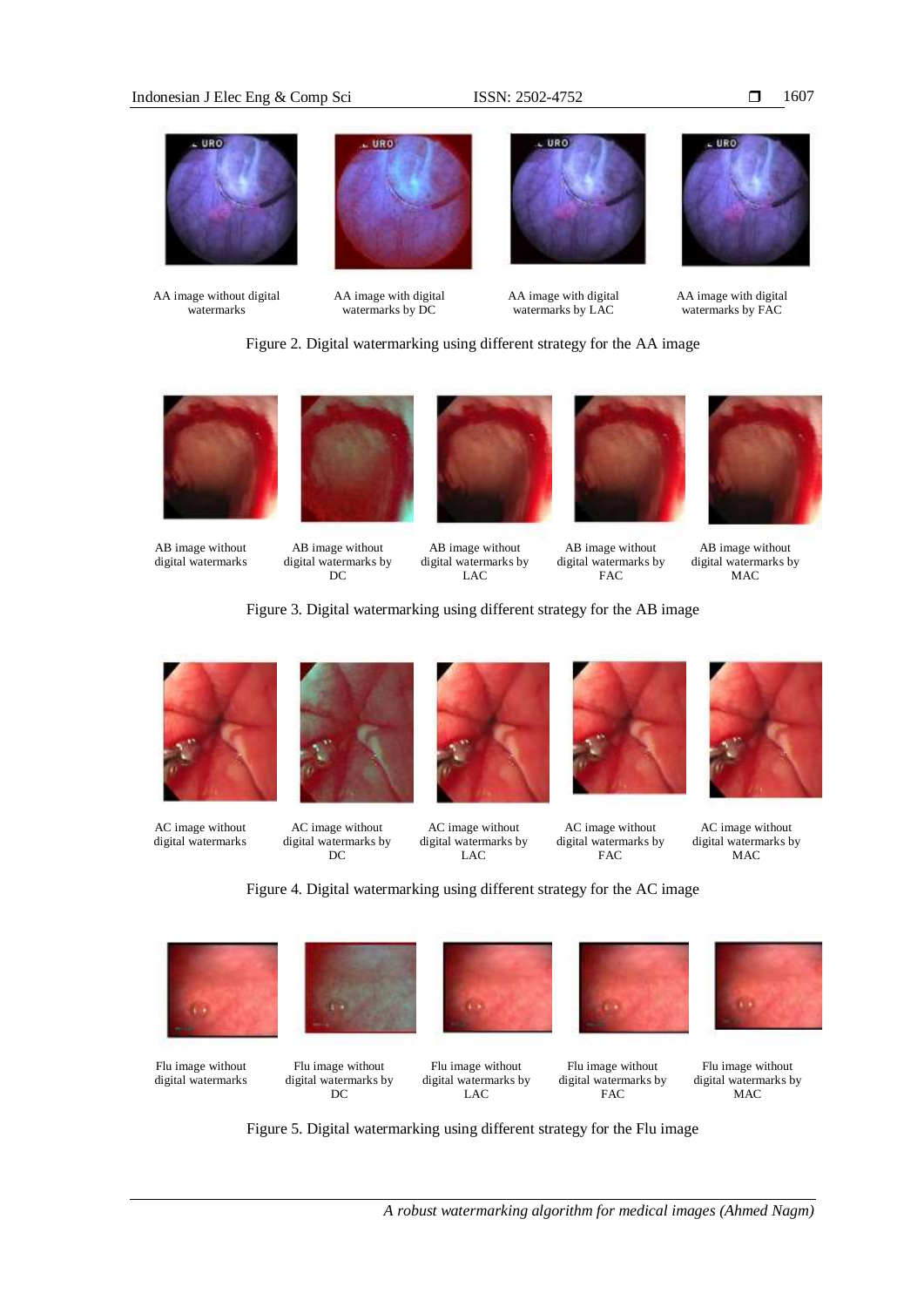





Thr image without digital watermarks by  $DC$ 

Gastro image without digital watermarks by DC



Thr image without digital watermarks by  $LAC$ 



Thr image without digital watermarks by FAC



Thr image without digital watermarks by  $MAC$ 

### Figure 6. Digital watermarking using different strategy for the Thr image



Gastro image without digital watermarks



Gastro image without digital watermarks by  $LAC$ 



Gastro image without digital watermarks by  $FAC$ 



Gastro image without digital watermarks by  $MAC$ 

## Figure 7. Digital watermarking using different strategy for the Gastro image

Table 1 represents the Mean Absolute of the proposed approach; the results show that the mean absolute error of the single MAC element (3, 6) has the lowest value compared with the other elements. Table 2 represents the Mean absolute error of the proposed approach; the results show that the mean square error of the single MAC element (3, 6) has the lowest value compared with the other elements. Table 3 represents the peak signal to noise ratio of the proposed approach; the results show that the peak signal to noise ratio of the single MAC element (3, 6) and single LAC element (8, 8) has the highest value compared with the other elements. Table 4 represents the Structural Similarity Index of the proposed approach; the results show that the Structural Similarity Index of the single MAC element (3, 6) and single FAC element (1,2) has the highest value compared with the other elements. Table 5 represents the Entropy the proposed approach; the results show that the Entropy of the single MAC element (3, 6), the single LAC element (8, 8) and FAC element (1,2) has the highest value compared with the DC element (1,2).

From analyzing these results, it is clear that the choosing of single MAC element (3, 6) gave the best performance over the rest of elements.

The vulnerability assessment approach is based on assuming an attack on one of the quadrants zones. In this approach, the technique should show full immunity against space attacks, whereas the image could be changed in any of the areas explained. Moreover, the assessment technique shall include as well the color component changes since the algorithm is based on manipulation based on color components. In this approach, and as explained in figure 8, the attack takes place either using a single-color basic component (Red, Green or Blue) or a natural color change (i.e. a mix of basic color components). Figures [9-13] demonstrate a different attack region and all of them are detected the proposed algorithm.

| Table 1. Mean absolute error of the proposed approach |                                              |                 |                     |                 |
|-------------------------------------------------------|----------------------------------------------|-----------------|---------------------|-----------------|
| Images/Size/ JPEG                                     | Mean Absolute Error of the Proposed Approach |                 |                     |                 |
|                                                       | Single-DC" Element                           | Single-FAC"     | Single-MAC" Element | Single-LAC"     |
|                                                       | (1,1)                                        | Element $(1,2)$ | (3,6)               | Element $(8,8)$ |
| Thr/472*499, 21.9KB                                   | 12.7863                                      | 1.1034          | 0.688               | 1.2792          |
| AA/459*442, 21.9KB                                    | 16.2208                                      | 1.0384          | 0.8731              | 1.2973          |
| AB/512*512, 22KB                                      | 6.624                                        | 1.0451          | 0.8251              | 0.9707          |
| AC/512*512, 340KB                                     | 1.3006                                       | 1.1556          | 0.9568              | 0.9888          |
| Flu/348*288, 26KB                                     | 3.7528                                       | 1.0867          | 0.8294              | 0.8301          |
| Gastro/640*480, 47.1KB                                | 9.8801                                       | 1.0979          | 0.6837              | 1.179           |

Indonesian J Elec Eng & Comp Sci, Vol. 20, No. 3, December 2020 : 1601 - 1612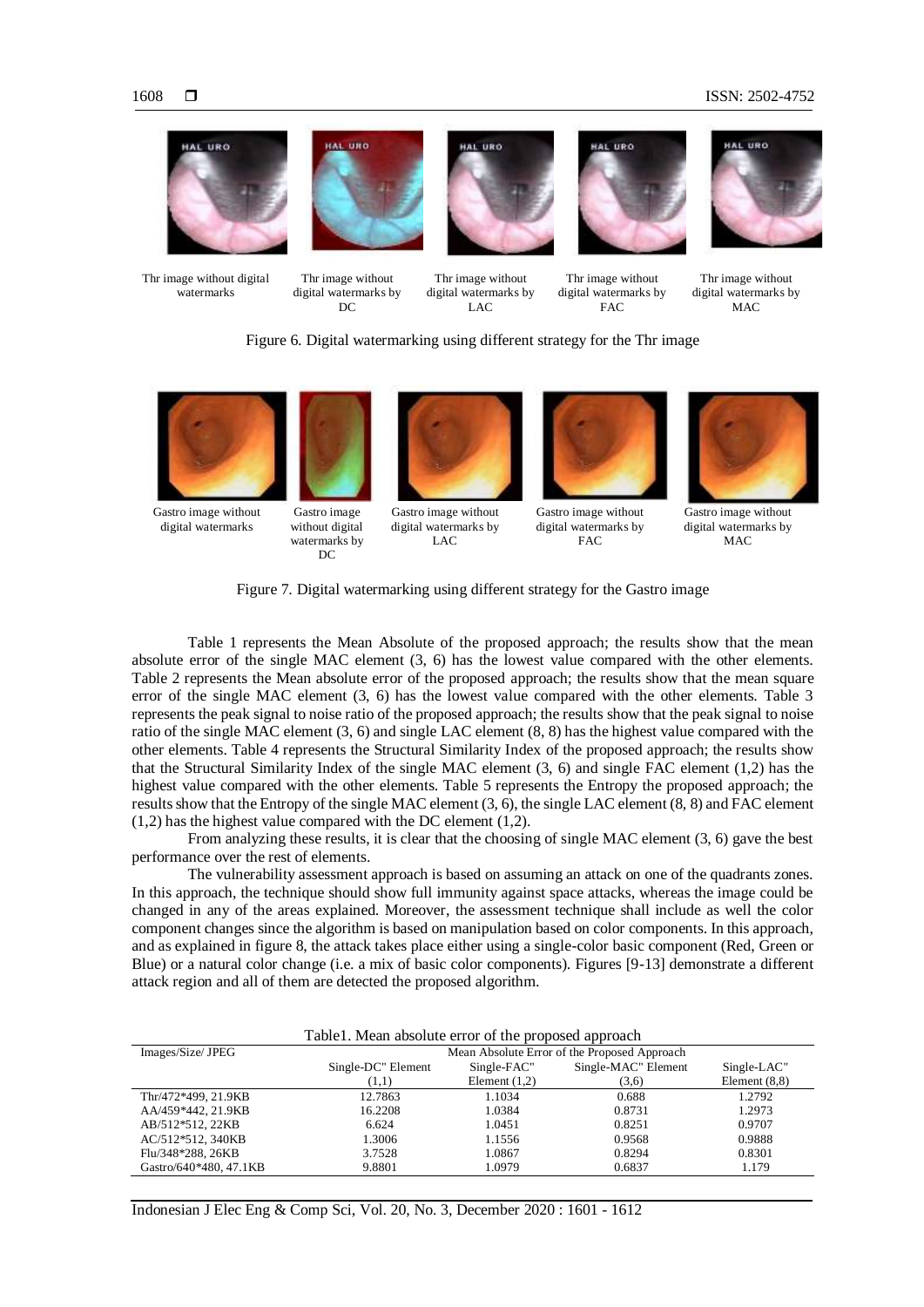| Table 2. Mean square error of the proposed approach |                                             |                     |                     |                 |
|-----------------------------------------------------|---------------------------------------------|---------------------|---------------------|-----------------|
| Images/Size/ JPEG                                   | Mean Square Error for the Proposed Approach |                     |                     |                 |
|                                                     | Single-DC" Element                          | Single-FAC" Element | Single-MAC" Element | Single-LAC"     |
|                                                     | (1,1)                                       | (1,2)               | (3,6)               | Element $(8,8)$ |
| Thr/472*499, 21.9KB                                 | 2620.141746                                 | 52.14900149         | 18.58216191         | 35.56916981     |
| AA/459*442, 21.9KB                                  | $1.29E + 03$                                | 32.31012674         | 23.24093833         | 34.13997717     |
| AB/512*512, 22KB                                    | $1.71E + 03$                                | 32.49317678         | 23.22633489         | 29.98714193     |
| AC/512*512, 340KB                                   | $1.60E + 03$                                | 38.49172719         | 27.13516998         | 28.04392751     |
| Flu/348*288, 26KB                                   | $3.09E + 03$                                | 34.58821313         | 22.86935161         | 23.10755148     |
| Gastro/640*480, 47.1KB                              | 2620.141746                                 | 52.14900149         | 18.58216191         | 35.56916981     |

# Table 3. The peak signal to noise ratio of the proposed approach

| Images/Size/ JPEG      | Peak signal to noise ratio of the Proposed Approach |                     |                     |                 |
|------------------------|-----------------------------------------------------|---------------------|---------------------|-----------------|
|                        | Single-DC" Element                                  | Single-FAC" Element | Single-MAC" Element | Single-LAC"     |
|                        | (1.1)                                               | (1,2)               | (3,6)               | Element $(8,8)$ |
| Thr/472*499, 21.9KB    | 13.94755574                                         | 30.95834364         | 35.43984121         | 35.43984121     |
| AA/459*442, 21.9KB     | 17.03133888                                         | 33.03741699         | 34.46826703         | 34.46826703     |
| AB/512*512.22KB        | 15.8030363                                          | 33.01288188         | 34.47099677         | 34.47099677     |
| AC/512*512, 340KB      | 16.07762777                                         | 32.27712962         | 33.79547814         | 33.79547814     |
| Flu/348*288, 26KB      | 13.22697662                                         | 32.74152234         | 34.53826509         | 34.53826509     |
| Gastro/640*480, 47.1KB | 13.69968559                                         | 31.38404996         | 35.46141742         | 35.46141742     |

Table 4. SSIM for the proposed approach

| Images/Size/ JPEG      | SSIM of the Proposed Approach                                    |             |             |                 |
|------------------------|------------------------------------------------------------------|-------------|-------------|-----------------|
|                        | Single-MAC" Element<br>Single-DC" Element<br>Single-FAC" Element |             | Single-LAC" |                 |
|                        | (1,1)                                                            | (1,2)       | (3,6)       | Element $(8,8)$ |
| Thr/472*499, 21.9KB    | 0.082951481                                                      | 0.895439976 | 0.91813494  | 0.77977623      |
| AA/459*442, 21.9KB     | 0.540008481                                                      | 0.981986299 | 0.962351614 | 0.852759314     |
| AB/512*512, 22KB       | 0.582614558                                                      | 0.965833202 | 0.978976003 | 0.939601317     |
| AC/512*512, 340KB      | 0.732765203                                                      | 0.988080269 | 0.992311745 | 0.977517881     |
| Flu/348*288, 26KB      | 0.4468566                                                        | 0.976415496 | 0.988063836 | 0.989174577     |
| Gastro/640*480, 47.1KB | 0.51259705                                                       | 0.976415496 | 0.983385471 | 0.867343767     |

Table 5. UIQI for the proposed approach

| Images/Size/ JPEG      | UIQI for the Proposed Approach |                     |                     |                 |
|------------------------|--------------------------------|---------------------|---------------------|-----------------|
|                        | Single-DC" Element             | Single-FAC" Element | Single-MAC" Element | Single-LAC"     |
|                        | (1,1)                          | (1,2)               | (3,6)               | Element $(8,8)$ |
| Thr/472*499, 21.9KB    | 0.491369955                    | 0.991868044         | 0.997112971         | 0.994662007     |
| AA/459*442, 21.9KB     | 0.597094119                    | 0.981986299         | 0.98718123          | 0.981198615     |
| AB/512*512, 22KB       | 0.314558158                    | 0.990700629         | 0.993380475         | 0.99140284      |
| AC/512*512, 340KB      | 0.364645802                    | 0.974713458         | 0.982441549         | 0.98155607      |
| Flu/348*288, 26KB      | 0.153009019                    | 0.989964331         | 0.993385972         | 0.99331525      |
| Gastro/640*480, 47.1KB | 0.343672644                    | 0.992011314         | 0.996884846         | 0.994923823     |



Figure 8. Infected component and locations of active attack for received RGB images.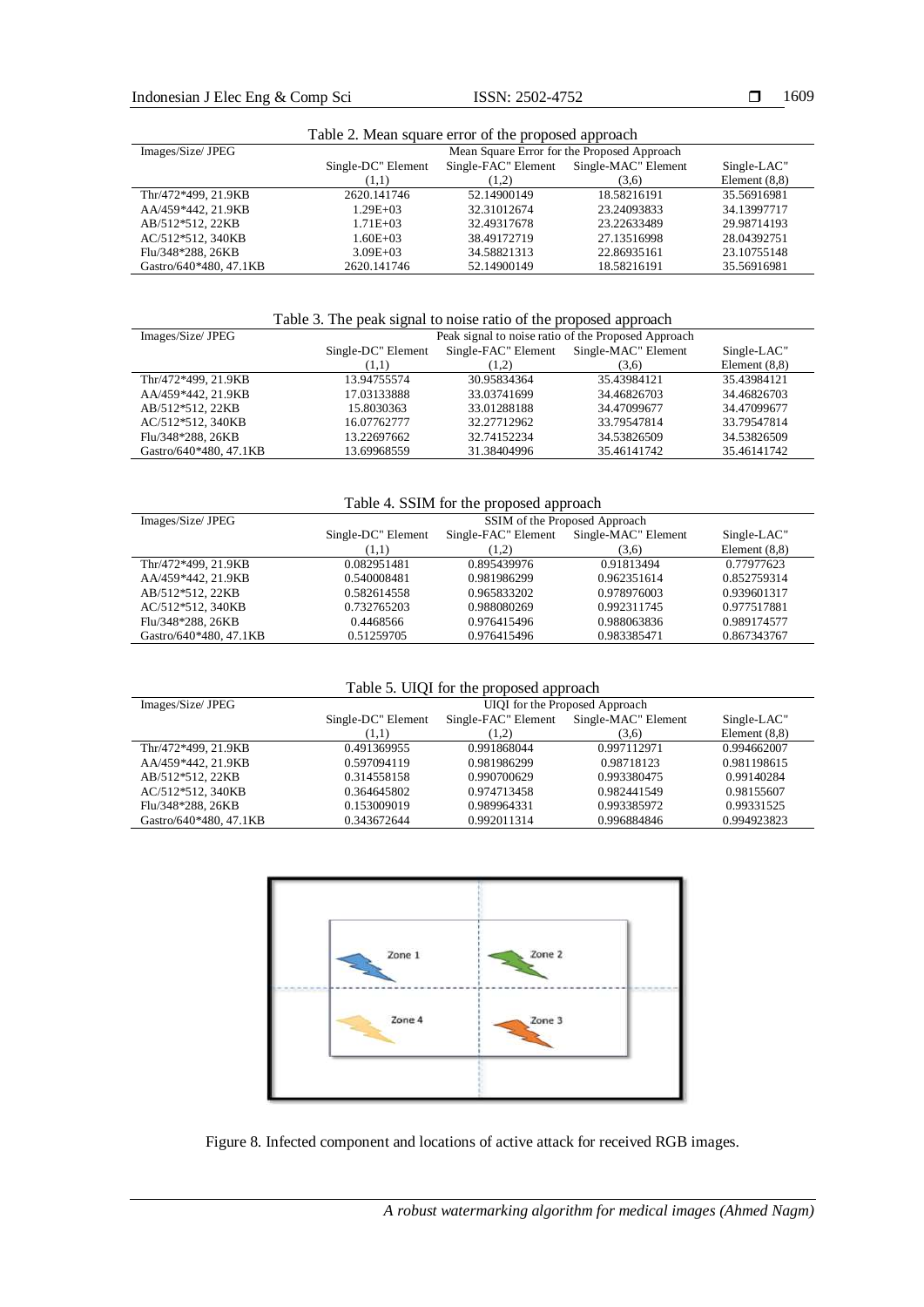



Figure 9. (a) AB modified at red the by same blue component from raw 238 - 241 and column 300 – 303, (b) modified at red the by same blue component from raw 238 - 241 and column 300 - 303





Figure 10. (a) AC modified at blue by 255 from raw 238 - 241 and column 300 – 303, (b) AC modified at blue by the same of green component from raw 238 - 241 and column 300 – 303







Figure 11. (a) Flu modified at blue by green component at row from 138 - 141 and column 200 – 203, (b) Flu modified at red by the same blue component at row from 238 - 241 and column 300 - 303



Figure 12. (a) Gastro modified at red component, (b) Gastro modified at red component by 255 in raw 238 to 241 and column 300 to 303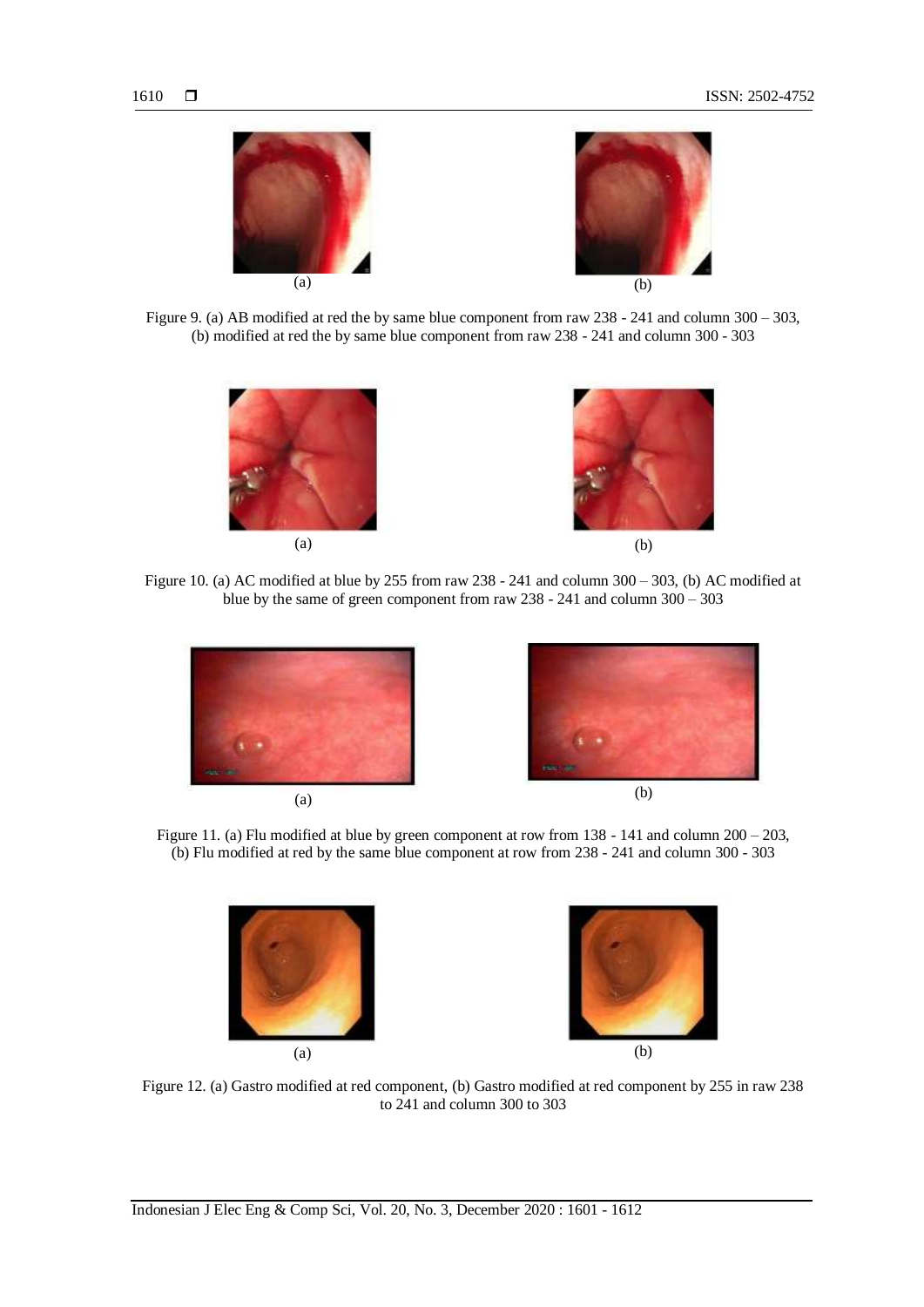



Figure 13. (a) Thr modified at blue by green component at row from 138 - 141 and column 200 – 203, (b) Thr modified at blue component by 255 at row from 238 - 241 and column 200 - 203

#### **4. CONCLUSION**

This paper has proposed a new watermarking algorithm for medical images called Originality Identifier Code (OIC). The advantages of this code are that it has dynamic properties not fixed one for all images. It is also embedded in the digital images with the manner that is not noticeable while it is distributed on every pixel of the whole digital image. The power of the proposed algorithm arises from the fact that the encryption is distributed overall the entire image not only over the region of noninterest (RONI). At the same time, it preserves the features of the original images, which offers high protection for the patient privacy. The performance of the proposed algorithm has been evaluated using different performance measures. The Mean Square Error (MSE) of single MAC element (3, 6) gave the smallest value over all the other elements. The Mean Absolute Error (MAE) of single MAC element (3, 6) gave the smallest value over all the other elements. The Peak Signal to Noise Ratio (PSNR) of single MAC element (3, 6) gave the highest value over all the other elements. The Universal Image Quality Index (UIQI) of single MAC element (3, 6) gave the highest correlation value over all the other elements. the Structural Similarity Index (SSIM) of single MAC element (3, 6) shows that the high similarity between the original image and the encrypted one. From these reading it is clear that the choosing of single MAC element (3, 6) gave the best performance over the rest of elements. The proposed algorithm has a robust performance in detecting the intentional attacks that change the patient's diagnosis. And at the same time a high efficiency to restore the original image unlike most of the existing algorithms.

#### **REFERENCES**

- [1] Annaby, M. H., Rushdi, M. A., and Nehary, E. A., "Color image encryption using random transforms, phase retrieval, chaotic maps, and diffusion," *Optics and Lasers in Engineering*, Vol. 103, pp. 9-23, Apr 2018.
- [2] Abdel-Nabi, H., Al-Haj, A., "Medical imaging security using partial encryption and histogram shifting watermarking," *Information Technology (ICIT), 2017 8th International Conference on,* IEEE., pp. 802–807, 2017.
- [3] Shankar, K., and Eswaran, P., "RGB based multiple share creation in visual cryptography with aid of elliptic curve cryptography," *China Commun*. Vol. 14, No. 2, pp. 118–130, 2017.
- [4] Shankar, K., and Eswaran, P., "An efficient image encryption technique based on optimized key generation in ECC using genetic algorithm," *Artificial Intelligence and Evolutionary Computations in Engineering Systems*. Springer, New Delhi. pp. 705–714, 2016.
- [5] Kuang LQ, Zhang Y, Han X, "A Medical image authentication system based on reversible digital watermarking," *Information Science and Engineering (ICISE), 2009 1st International Conference*. pp 1047–1050, 2009.
- [6] Bhatnagar G, Jonathan WU QM, "Biometrics inspired watermarking based on a fractional dual tree complex wavelet transform," *FuturGener Comput Syst,* Vol. 29, No. 1, pp. 182–195, 2013.
- [7] Preeti Aggarwal, Renu Vig, Sonali Bhadoria, and C.G.Dethe , (September) "Role of Segmentation in Medical Imaging: A Comparative Study", *International Journal of Computer Applications*, Volume 29– No.1, 2011.
- [8] Zhen Ma, Joao Manuel, R. S. Tavares, R. M. Natal Jorge, "A review on the current segmentation algorithms for medical images", *1st International Conference on Imaging Theory and Applications (IMAGAPP)*, Lisboa, Portugal, INSTICC Press, pp. 135-140, 2009.
- [9] Liu, Jing, et al. "A Robust Multi-Watermarking Algorithm for Medical Images Based on DTCWT-DCT and Henon Map." *Applied Sciences*, Vol. 9, Vol. 4, 700, 2019.
- [10] Nabil, E., "A modified flower pollination algorithm for global optimization," *Expert Syst. Appl*. Vol. 57, pp. 192– 203, 2016.
- [11] Avudaiappan, T., et al. "Medical image security using dual encryption with oppositional based optimization algorithm." *Journal of medical systems*, Vol. 42, No. 11, 208, 2018.
- [12] Roček, Aleš, et al. "Reversible watermarking in medical imaging with zero distortion in ROI," *2017 24th IEEE International Conference on Electronics, Circuits and Systems (ICECS).* IEEE, 2017.
- [13] Sharma, Abhilasha, Amit Kumar Singh, and S. P. Ghrera. "Secure hybrid robust watermarking technique for medical images," *Procedia Computer Science,* Vol. 70, pp. 778-784, 2015.